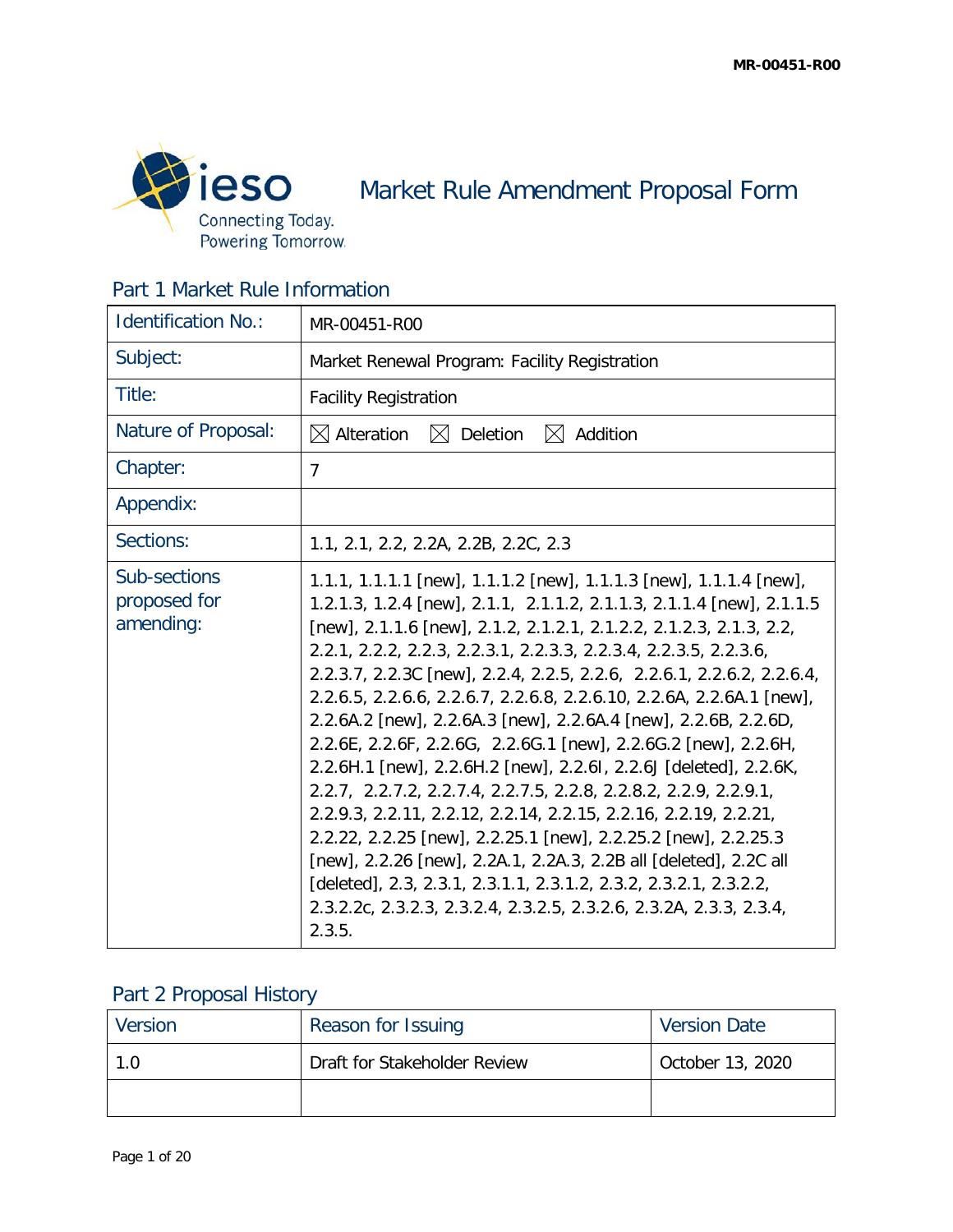| <b>Approved Amendment Publication Date:</b> |  |
|---------------------------------------------|--|
| Approved Amendment Effective Date:          |  |

## Part 3 Explanation for Proposed Amendment

Provide a brief description of the following:

- The reason for the proposed amendment and the impact on the *IESO-administered* markets if the amendment is not made.
- Alternative solutions considered.
- The proposed amendment, how the amendment addresses the above reason and impact of the proposed amendment on the IESO-administered markets.

# Part 4 Proposed Amendment

# Chapter 7

- 1. Introductory Rules
- 1.1 Purpose
- 1.1.1 This Chapter sets forth rules governing the
	- 1.1.1.1 registration of *facilities* and any associated *resources*;
	- 1.1.1.2 use of *boundary entities* and *boundary entities reources*;
	- 1.1.1.3 real-time operations of the *electricity system*, and
	- 1.1.1.4 the market-clearing and pricing process in the real-time market and predispatch physical operations and *day-ahead market physical* transactionsphysical markets.

## 1.2 Application

- 1.2.1 The rules in this Chapter apply to:
	- $1.2.1.1$  the IESO;
	- 1.2.1.2 any person who causes or permits electricity or any *physical service* to be conveyed into, through or out of the *integrated power system*;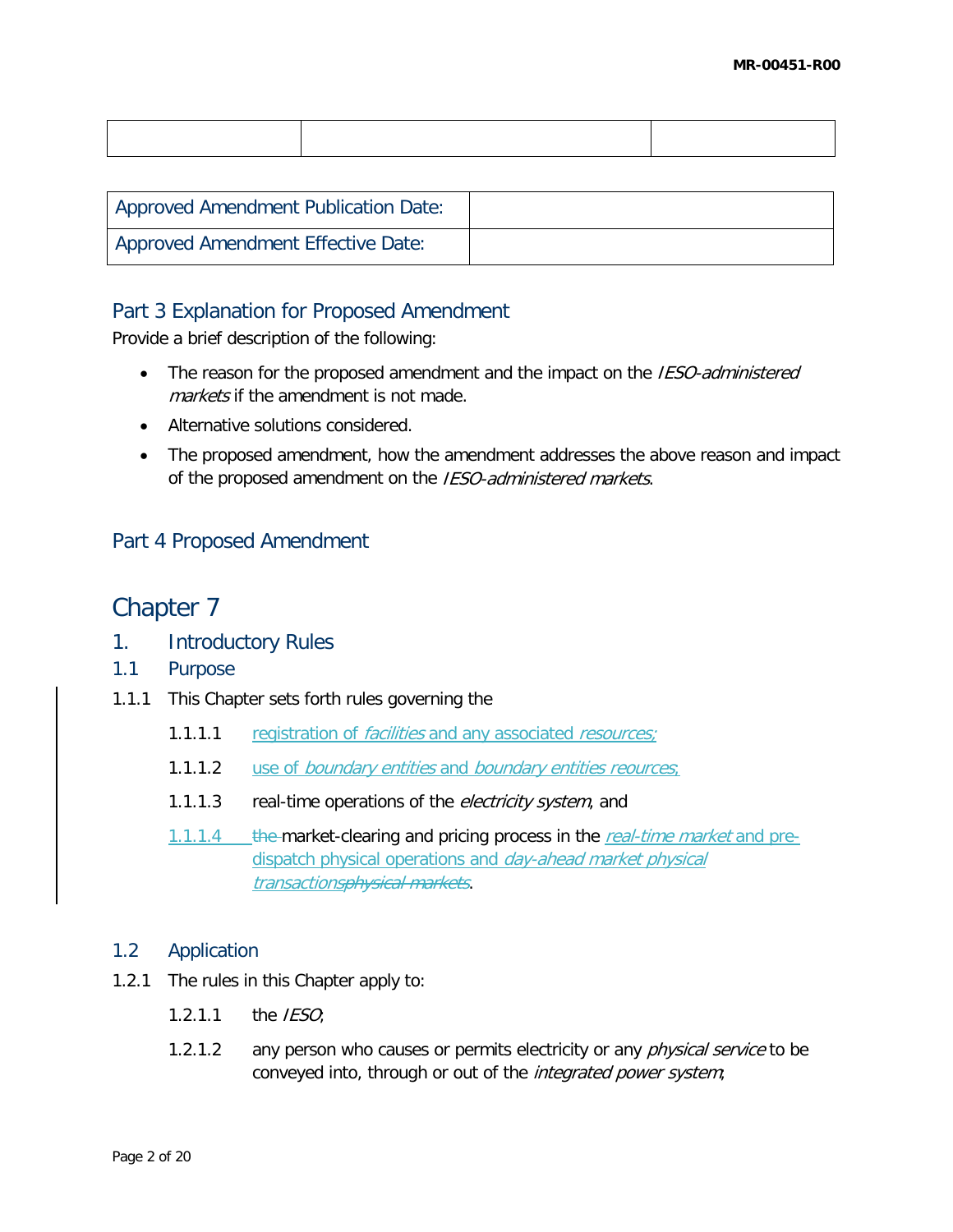- 1.2.1.3 any registered market participant that submits dispatch data with respect to any resourceregistered facility; and
- 1.2.1.4 transmitters.
- 1.2.2 [Intentionally left blank section deleted]
- 1.2.3 In this Chapter, a reference to the term "area" in the context of *operating reserve* shall be construed as a reference to a portion of the IESO control area designated as such by the IESO and within which the IESO may impose limits on the amount of ten-minute operating reserve that can be scheduled from resources registered facilities located within that portion for the purpose of meeting the total requirement for *ten-minute* operating reserve within the IESO control area.
- 1.2.4 Sections 1 and 2 of Chapter 7 apply to *physical transactions* in the *real-time market* and day-ahead market.
- 2. Registration for Physical Operations in the Day-Ahead and Real-Time Market
- 2.1 Requirements for Operating on the Grid
- 2.1.1 No person shall conduct *physical transactions* in the *day-ahead market* or participate in the real-time markets or cause or permit electricity or any physical service to be conveyed into, through or out of the *integrated power system* unless:
	- 2.1.1.1 that person is authorised to be a *market participant* in accordance with Chapter 2;
	- 2.1.1.2 the *facility* to or from which the electricity or *physical service* is to be so conveyed or the *boundary entity* to which the electricity or *physical service* relates has either been registered by the IESO as a registered facility resource pursuant to section 2.2 or section 2.2A, as the case may be, or is exempt from registration under section 2.1.3; and
	- 2.1.1.3 subject to section 2.1.1A, where such registered facility resource associated with is a *generation facility* that is connected electrically to a neighbouring control area, and the electricity or *physical service* is to be conveyed out of the *integrated power system* over a *radial intertie*:
		- a. the person complies with the requirements of Appendix 7.7;
		- b. the person has entered into a *connection agreement;*
		- c. the IESO has entered into an interconnection agreement with the control area operator, security coordinator or interconnected transmitter for the relevant radial intertie; and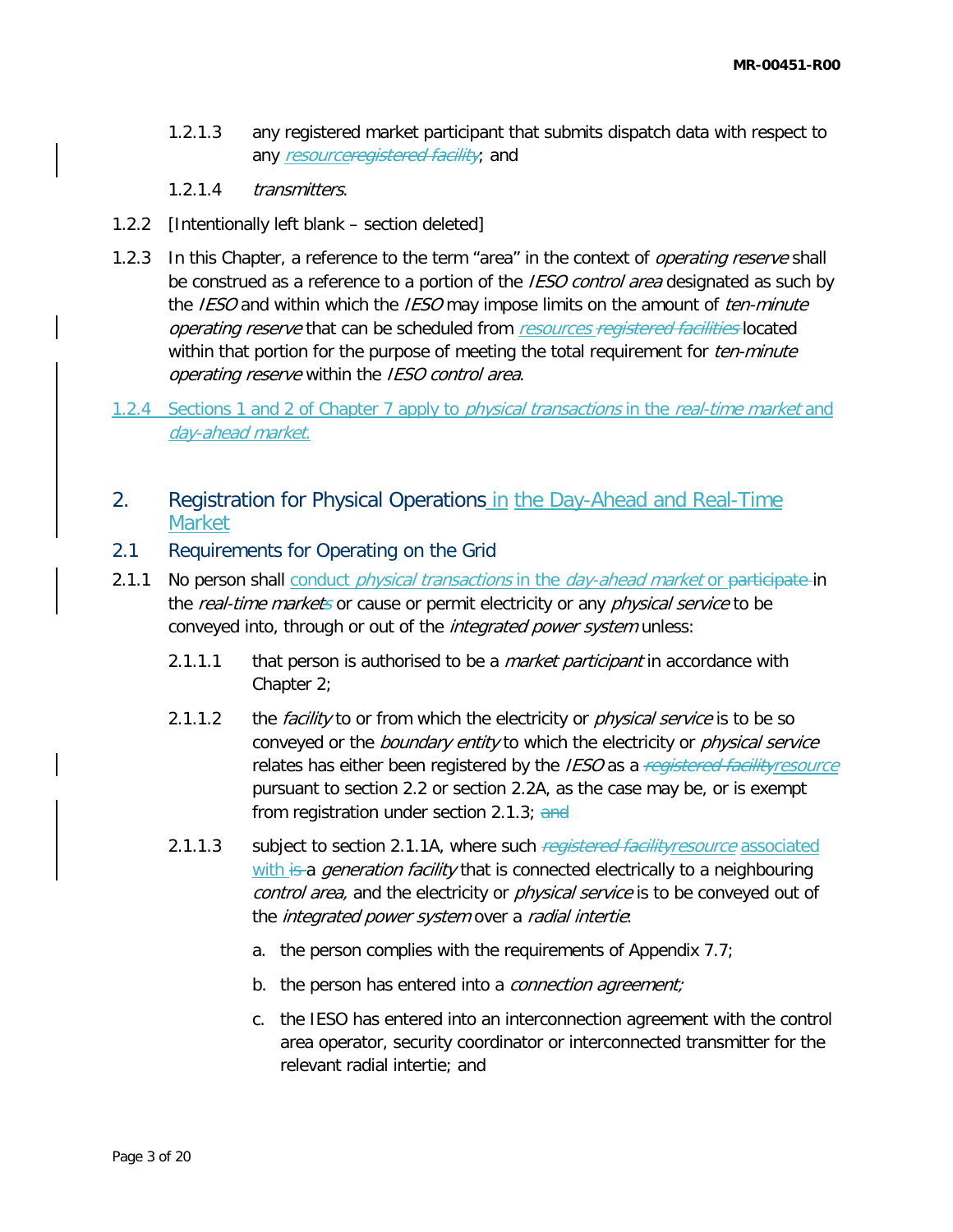- d. the *interconnection agreement* referred to in section 2.1.1.3(c) supports the implementation of the requirements of Appendix  $7.7\div$
- 2.1.1.4 that person has provided to the *IESO* the documentation and data, as applicable to determine reference levels as prescribed by Appendix 7.8;
- 2.1.1.5 that person has disclosed to the IESO, all of their market associates for the following *resources*:
	- a. generation resources;
	- b. *price responsive loads*;
	- c. dispatchable loads; or
	- d. hourly demand response resources; and
- 2.1.1.6 that person has disclosed to the *IESO* all of their *market control entities* for the following *resources*:
	- a. dispatchable generation resources; or
	- b. *dispatchable loads*;
- 2.1.1A Section 2.1.1.3 shall not apply in respect of:
	- 2.1.1A.1 the delivery of electricity or a *physical service* out of the *integrated power* system over a *radial intertie* where such delivery is required to provide support in the case of an *emergency* in a *control area*;
	- 2.1.1A.2 the delivery of electricity or a *physical service* out of the *integrated power* system over a *radial intertie* where such delivery is required to provide support in the case of an *outage* in a *control area*; or
	- 2.1.1A.3 the delivery of electricity or a *physical service* out of the *integrated power* system over an *intertie* that is configured as a *radial intertie* following and as a result of a *contingency event*.
- 2.1.2 A market participant shall not submit, and the IESO shall not accept, any dispatch data with respect to a *facility* or resource, including a *boundary entity resource*, unless:
	- 2.1.2.1 that *facility* or *resource*, including a *boundary entity resource*, has been registered is a registered facility for the provision  $\text{-}$ of the *physical service(s)* to which the *dispatch data* relate;
	- 2.1.2.2 that *market participant* is the *registered market participant* for that registered facility resource; and
	- 2.1.2.3 the *dispatch data* are consistent with: (i) the registration information defining the capabilities of the registered facility resource; (ii) the market participant's reasonable expectations of the current actual capabilities of the registered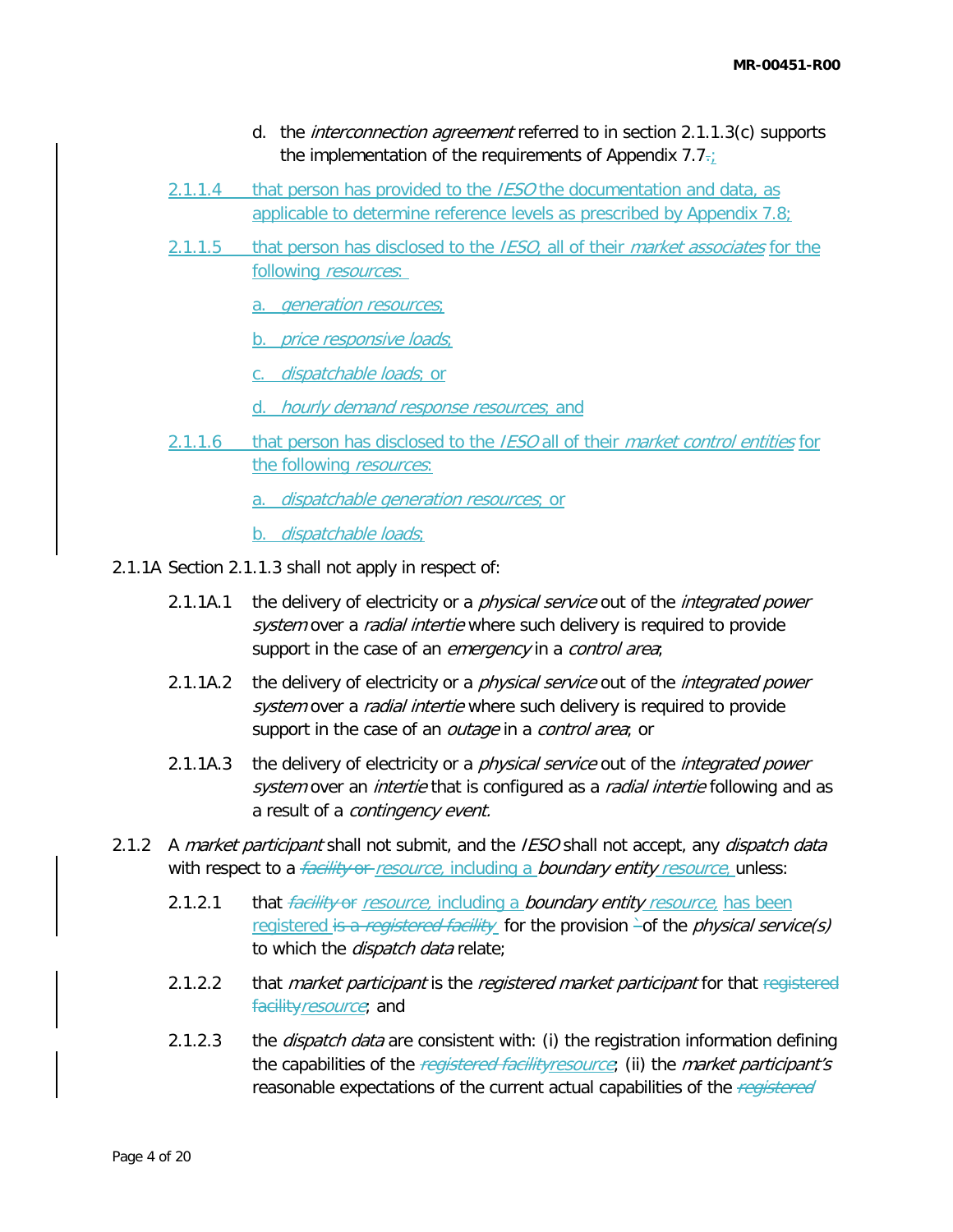*facilityresource*; and (iii) any revision in registration information requested by the IESO under section 7.5.6.2 or other provision of these *market rules*.

- 2.1.3 Subject to sections 2.3 and 10.2.6, no person that intends to participate in the IESOadministered markets or to cause or permit electricity or any physical service to be conveyed into, through or out of the *integrated power system* shall be required to register the a *facility* to or from which the *electricity* or *physical service* is to be so conveyed as a registered facility and any associated resources registered with the IESO if such facility is embedded within a distribution system, a load facility or a generation facility and that:
	- 2.1.3.1 in the case of a *generation facility*, has a maximum rated *generation* capacity, net of auxiliary requirements, of less than 1 MW;
	- 2.1.3.2 in the case of a *load facility*, has a maximum load capacity of less than 1 MW; or
	- 2.1.3.3 in the case of a *distribution system*, has a maximum load capacity of less than 1 MW.

## 2.2 Registered-Facilities and Associated Resources Registration

- 2.2.1 The *IESO* shall establish a process for registering a *facility* and any associated *resources* or for using a boundary entity resourceas a registered facility and for registering a market participant as a registered market participant. Such process shall include, but not be limited to, the certifications referred to in sections 2.2.3.3 and 2.2.3.4 and the testing and inspection referred to in section 2.2.3.5.
- 2.2.1A [Intentionally left blank section deleted]
- 2.2.2 A market participant may apply request to register a facility or any associated resources or to use boundary entity resourceas a registered facility:
	- 2.2.2.1 for the delivery or withdrawal of specific *physical services* pursuant to the provisions of this section 2.2.
	- 2.2.2.2 [Intentionally left blank section deleted]
- 2.2.3 The *IESO* shall approve an application-request to registerfor registration of a *facility* and any associated resources or to use a boundary entity resource as a registered facility if:
	- 2.2.3.1 the applying market participant submits:
		- a. the registration information required by this section 2.2;
		- b. in the case of a *facility connected* to the *IESO-controlled grid*, a copy of the *connection agreement* pertaining to the *facility* and entered into with the applicable *transmitter*, and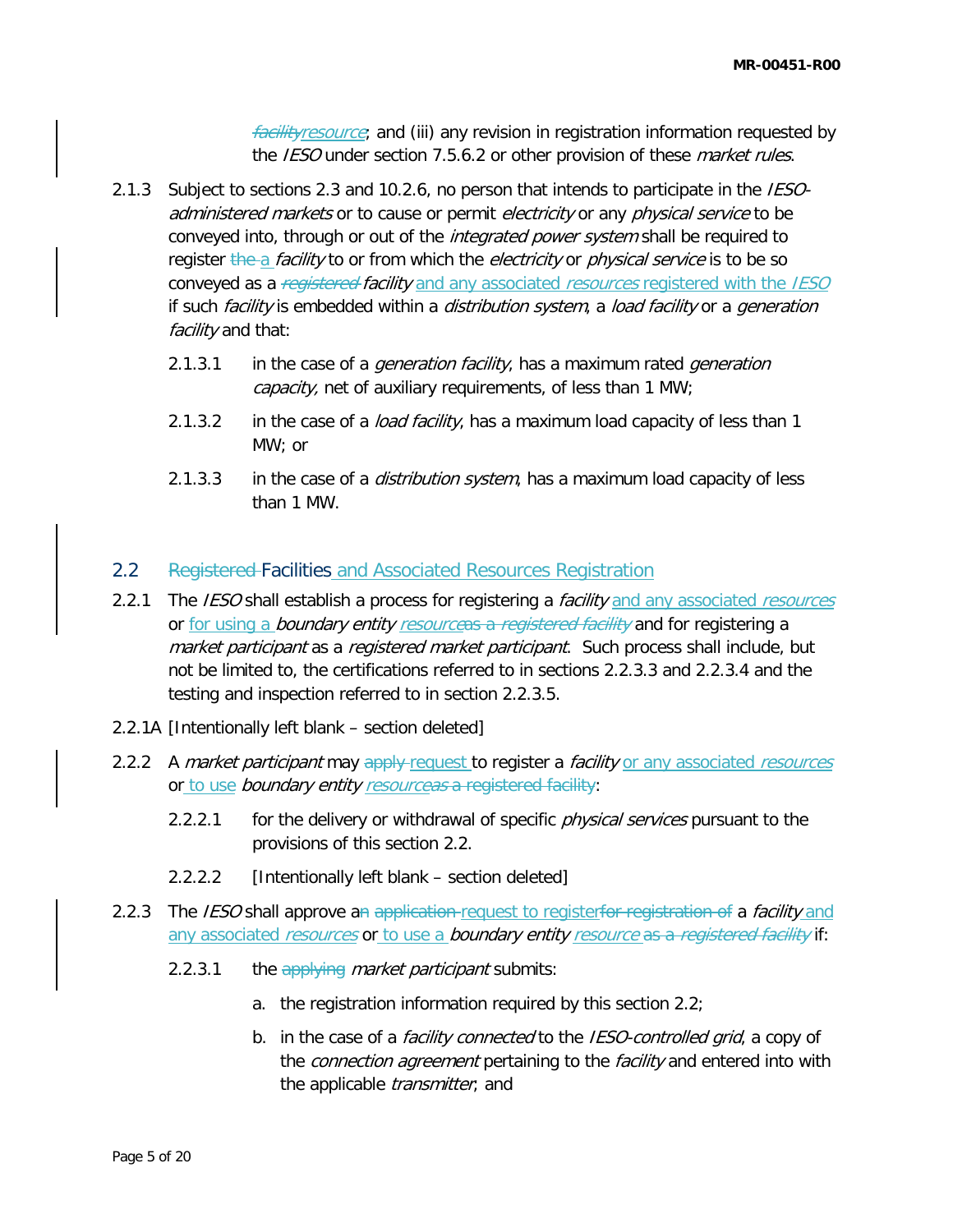- c. in the case of a *generation facility* or a *dispatchable load facility* embedded within a *distribution system*, a copy of the *connection* agreement pertaining to the facility and entered into with the applicable distributor;
- 2.2.3.2 the IESO is satisfied on reasonable grounds that the facility is capable of operating as described in the registration information or as otherwise provided by the *market rules* in respect of the relevant *physical service*;
- 2.2.3.3 the applying market participant certifies to the IESO that all of the facilities and equipment to which its application request for registration relates comply with all applicable technical requirements, other than those referred to in section 6.2 of Chapter 2, set forth in these *market rules* applicable to all market participants, the class of market participant of which the applying market participant forms part and the IESO-administered market in which the applying *market participant* wishes to participate;
- 2.2.3.4 the applying market participant certifies to the IESO that it has adequate qualified employees or other personnel and organizational and other arrangements that are sufficient to enable the applying market participant to perform all of the functions and obligations applicable to *market participants*, the class of *market participant* of which the applying *market participant* forms part and the *IESO-administered market* in which the applying market participant wishes to participate in respect of all of the facilities, and equipment and any associated resources to which its application request for registration relates;
- 2.2.3.5 the applying market participant successfully completes such testing and permits such inspection as the *IESO* may require for the purposes of testing or inspecting whether all of the facilities and equipment to which its application request for registration relates meet all applicable technical requirements, other than those referred to in section 6.2 of Chapter 2, set forth in these *market rules* applicable to all *market participants*, the class of market participant of which the applying market participant forms part and the IESO-administered market in which the applying market participant wishes to participate;
- 2.2.3.6 the applying market participant certifies to the IESO in writing that all of the facilities and equipment to which its request application for registration relates complies with the requirements identified in any applicable preliminary assessment or system impact assessment associated with that market participant's facilities or equipment; and
- 2.2.3.7 the applying market participant certifies to the IESO that all of the facilities and, equipment and any associated *resources* to which its request application for registration relates does not differ materially from the configuration or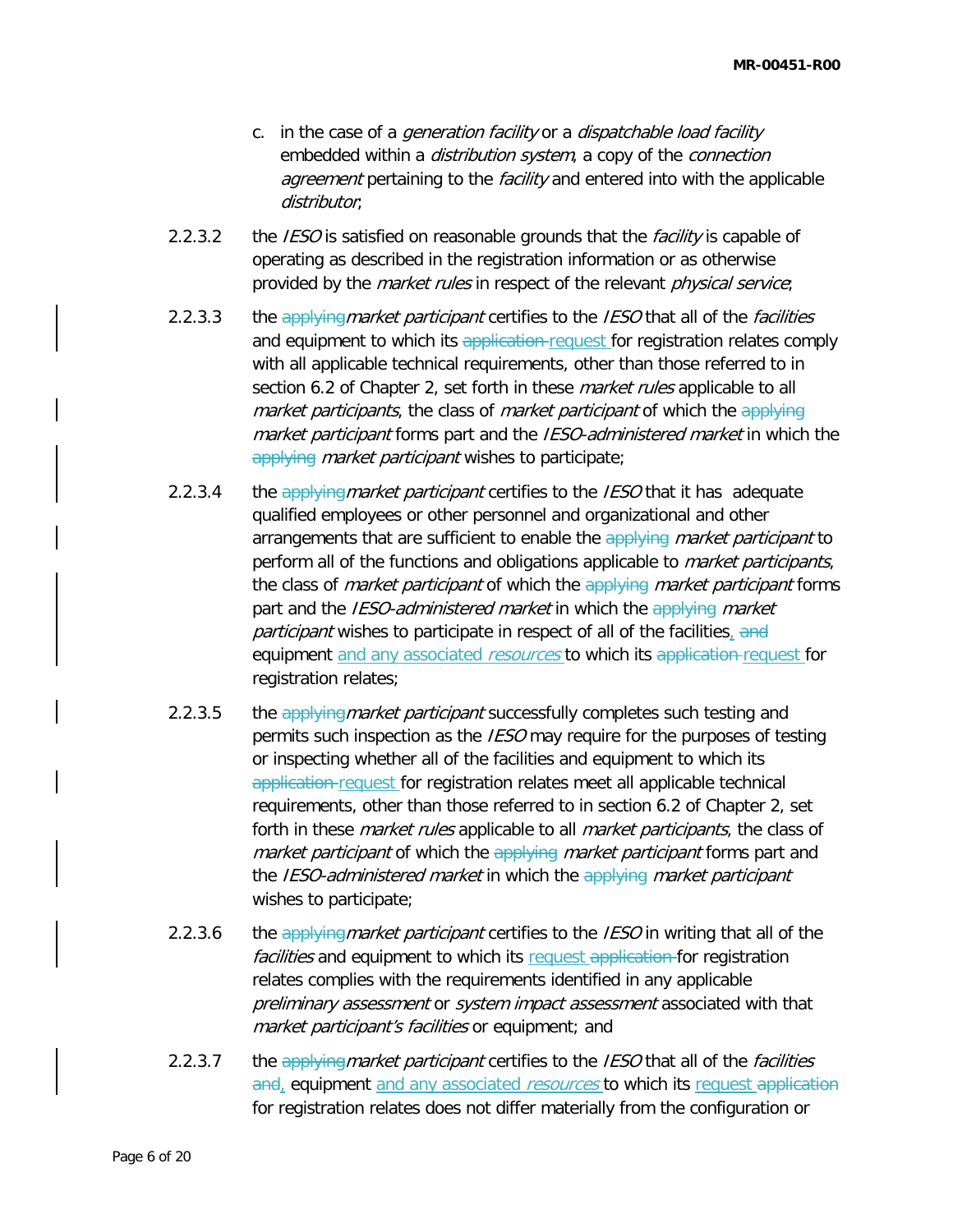technical parameters that were used by the *IESO* as the basis for which it issued any applicable approvals for such new or modified *connection* in accordance with section 6.1.14 to 6.1.18 of Chapter 4, unless the applicable market participant or connection applicant has obtained the approval of the **IESO** for the change in configuration or technical parameter in accordance with section 6.1.22 of Chapter 4;

- 2.2.3.8 [Intentionally left blank section deleted]
- 2.2.3A [Intentionally left blank section deleted]
- 2.2.3B [Intentionally left blank section deleted]
- 2.2.3C The *IESO* may reject values submitted by a *market participant* in accordance with this section 2.2 if the IESO determines that the facility-specific or resource-specific information submitted does not conform to the technical capabilities of the *facility* or any associated resources;
- 2.2.4 The *market participant* designated in the registration information as the *market* participant authorised to submit dispatch data with respect to a registered facilityresource shall be the registered market participant for that registered facilityresource. The registered market participant designated for a registered facilityresource may not be changed without the prior approval of the IESO.
- 2.2.5 The *IESO* shall define the form and content of information, as further specified in the applicable *market manual*, required for registration as a registered facility with associated *resources* where applicable in accordance with this sections 2.2.6 to 2.2.8.
- 2.2.6 Where the *facility* sought to be registered is within the *IESO control area*, the information required for registration as a registered facility or as an associated resource, as the case may be, shall, subject to any lesser requirements that may be *published* by the IESO in respect of the information required for registration of a given class or size of facility or any associated resource, include, but not be limited to:
	- 2.2.6.1 the identity of the owner and the operator of the *facility* and its associated resources;
	- 2.2.6.2 the identity of the *market participant* authorised to submit *dispatch data* with respect to the *facilityresource*;
	- 2.2.6.3 for a *connected facility*, information demonstrating that the *facility* has met the connection requirements set forth in Chapter 4;
	- 2.2.6.4 information demonstrating that the *market participant* designated as the registered market participant for the facility and its associated resources has the operational control necessary to assure delivery or withdrawal of the relevant *physical services* as described in the registration information;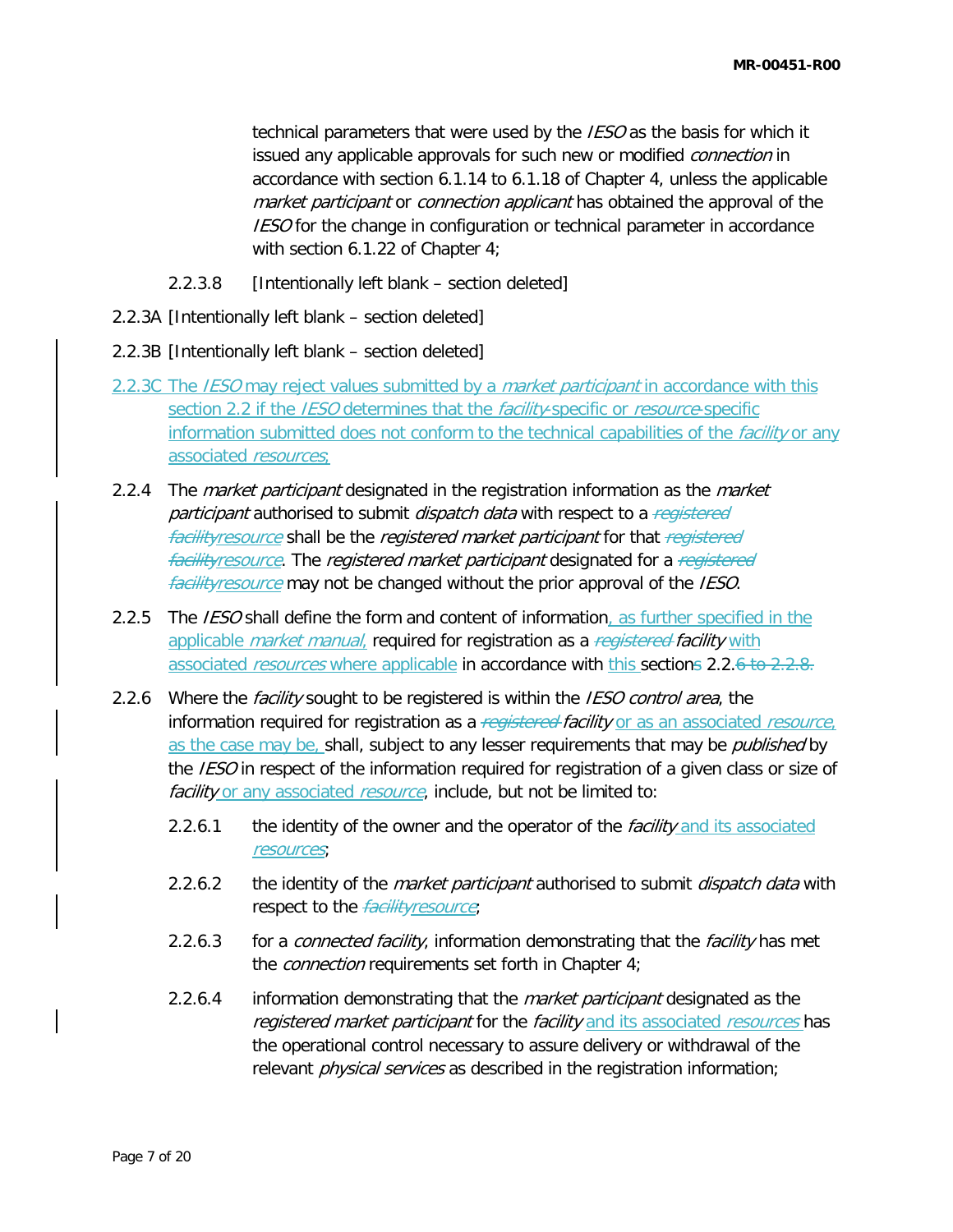- 2.2.6.5 for a *connected facility*, the location of the *facility* and the identity of the primary RWM that will measure the flow of energy between the **facilityresource** and the IESO-controlled grid;
- 2.2.6.6 for a *facility* embedded within a *distribution system* or within a *connected* facility within the IESO control area that is connected to the IESO-controlled grid, the location of that *facility*, the identity of the *primary RWM(s)* through which energy will flow between that **facilityresource** and the IESO-controlled *grid* and information demonstrating that *energy* can flow to and from the identified *primary RWM*(s) with allocations and loss factors specified in the registration information;
- 2.2.6.7 standing technical data defining the ability of the *facility* and its associated resources to deliver or withdraw each *physical service* for which registration is sought including, where relevant, the trade-off functions among energy and operating reserves;
- 2.2.6.8 for a *facilityresource* that will be subject to the *IESO's dispatch instructions*, certification that the *facility resource* has a minimum rated *generation* capacity, net of auxiliary requirements, or a minimum dispatchable load capacity, of 1 MW. Individual *generation units* or *loads facilities* or units may be aggregated to meet this minimum capacity requirement if they meet the aggregation requirements of section 2.3; and
- 2.2.6.9 [Intentionally left blank section deleted]
- 2.2.6.10 for any resources associated with a cogeneration facility or enhanced combined cycle facility choosing to be either a *dispatchable* or *self-scheduling* generation facilityresource, and the registered market participant wishes the compliance bands used to determine whether or not the *facilityresource* is in compliance with its *dispatch instructions* or its current schedule, information as outlined in the applicable *market manual* concerning the impact that the production or supply of the other forms of useful *energy* within the *facility* has on *energy* production. The *IESO* may audit this information, which is to be used to determine appropriate compliance bands as outlined in section 3.3.8, at any time.
- 2.2.6A A registered market participant for a hydroelectric generation facility resource may submit, with any supporting documentation that the *IESO* may request, the following facility resource specific information as applicable:
	- 2.2.6A.1 forbidden regions; and period of steady operation.
	- 2.2.6A.2 start indication value. A market participant that elects to submit a start indication value shall provide one or more MW values for each resource that is associated with *dispatchable* hydroelectric *generation resource*;
	- 2.2.6A.3 the intention to submit *hourly must run*; and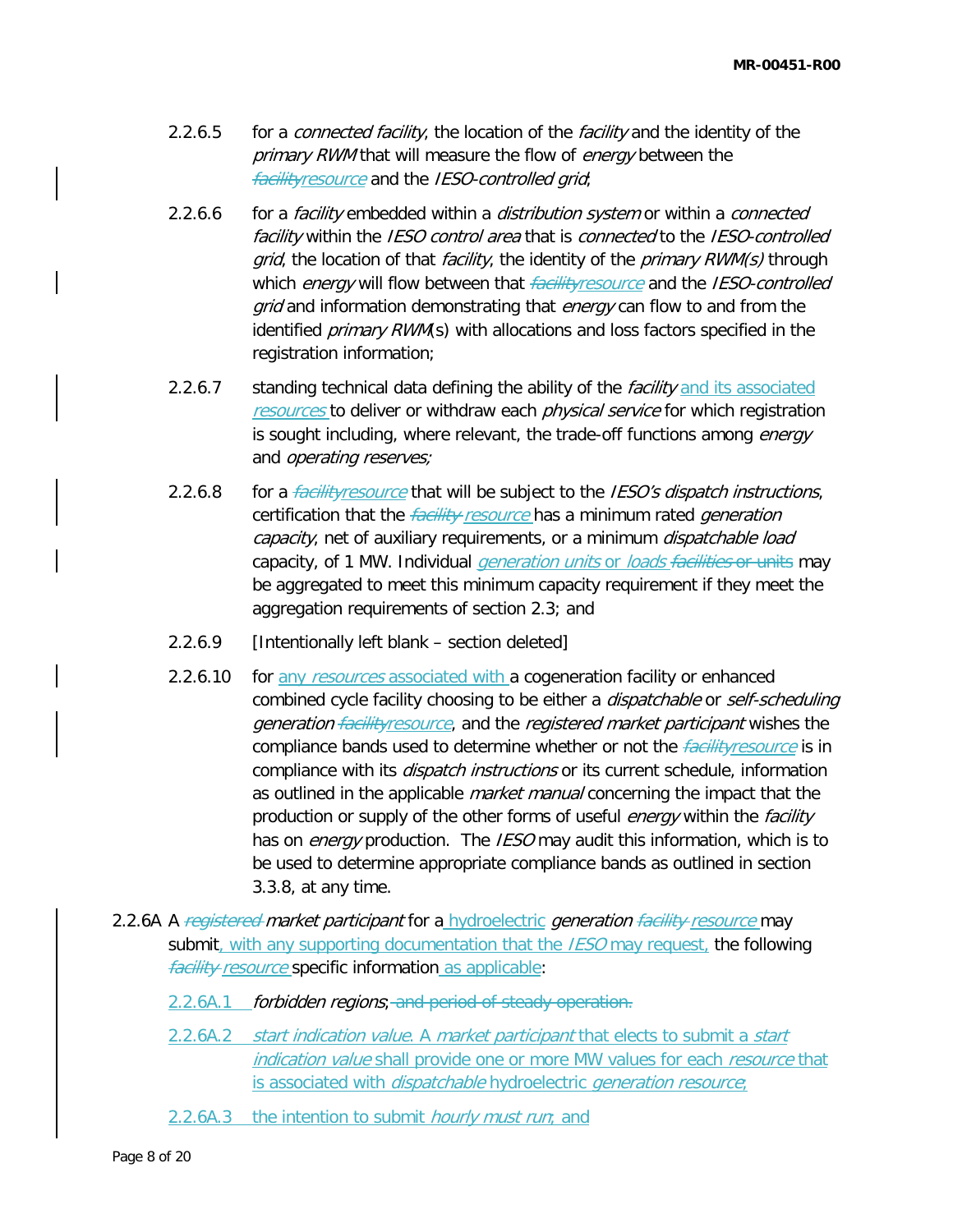2.2.6A.4 shared daily energy limits.

If the information regarding *forbidden regions* is submitted, the *market* participant shall respect such information when submitting *dispatch data* for the real-time market. If the dispatch data submitted does not respect such information the *IESO* shall reject the *dispatch data* submission for the affected resource and for the corresponding *dispatch hour* or *dispatch hours* and shall advise the submitting registered market participant accordingly.

- 2.2.6B A registered market participant for a dispatchable generation facility resource shall submit to the IESO the minimum loading point, the minimum generation block run-time, and the minimum run-time for the generation facility resource if the minimum loading point for the *facility resource* is greater than zero MW and if the *minimum generation* block run-time for the *facilityresource* is greater than one hour.
	- 2.2.6B.1 [Intentionally left blank section deleted]
	- 2.2.6B.2 [Intentionally left blank section deleted]
	- 2.2.6B.3 [Intentionally left blank section deleted]
- 2.2.6C [Intentionally left blank section deleted]
- 2.2.6D The *IESO* may request, and the *registered market participant* for a *dispatchable* generation facility resource shall submit to the IESO, the following information for the generation facility:
	- 2.2.6D.1 start-up time; and
	- 2.2.6D.2 minimum shut-down time.
- 2.2.6E If no *resource* facility specific data is submitted to the IESO for the a *generation* facility's resource's minimum loading point, forbidden regions, or period of steady operation in accordance with sections 2.2.6A, and 2.2.6B, the *IESO* shall assign default values of zero for that data.
- 2.2.6F If resourcefacility specific data is submitted to the IESO in accordance with sections 2.2.6A, 2.2.6B, 2.2.6G or 2.2.6J the IESO shall respect the data as submitted in its determination of the *day-ahead schedule* in accordance with Chapter 7A, the *pre*dispatch schedule in accordance with section 4B of Chapter 7, and the real-time schedule in accordance with section 4E of Chapter 76 and day-ahead schedule in accordance with section 5.
- 2.2.6G In accordance with the applicable *market manuals*, a *registered market participant* that operates a combined cycle facility that is not aggregated under section 2.3 shall submit to the *IESO*:
	- 2.2.6G.1 the required data for each *resource* of that combined cycle facility, including the steam turbine *minimum loading point*; and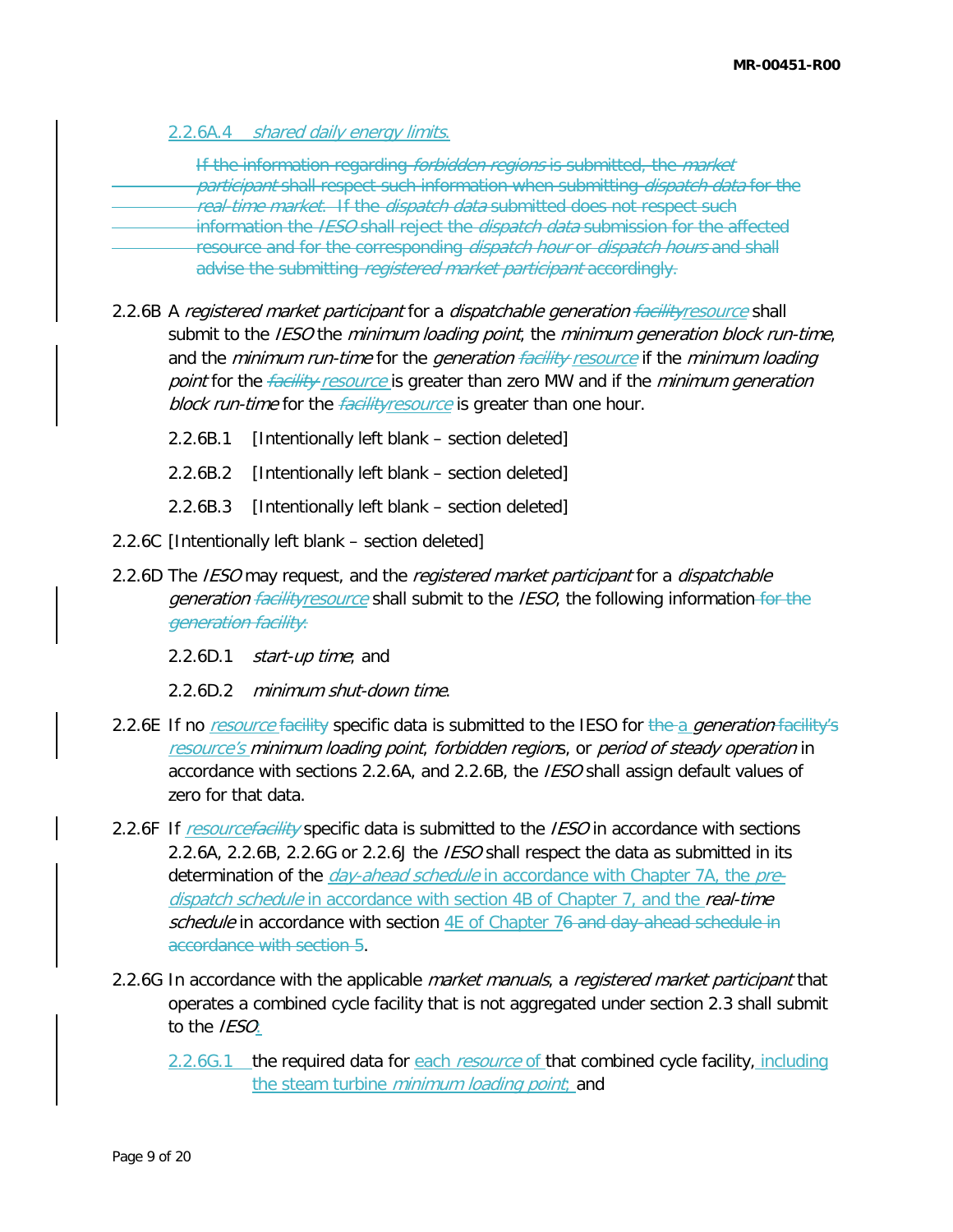- 2.2.6G.2 for those *registered market participants* that wish to designate *resources* in their non-aggregated combined cycle *facility* as a *pseudo-unit* in the dayahead commitment process set out in section 5.8, the required data for that pseudo-unit. including the steam turbine percentage share in:
	- a. the *day-ahead market* in accordance with section XX of Chapter 7A;
	- b. the *pre-dispatch scheduling* process in accordance with section 4A of Chapter 7; and
	- c. the real-time market in accordance with section 4D of Chapter 7.
- 2.2.6H A registered market participant for a dispatchable hydroelectric generation facilityresource shall submit to the *IESO* where applicable: the *daily cascading* hydroelectric dependency for that *generation facility*.

2.2.6H.1  $time$  lag; and

2.2.6H.2 period of steady operation;

- 2.2.6I Subject to section 2.2.6G, the *IESO* shall determine, in accordance with the applicable market manual, the pseudo-unit technical parameters based on the resource facility specific data submitted under section 32.2.6J.
- 2.2.6J [Intentionally left blank section deleted] A registered market participant for a dispatchable generation facility that is not a quick-start facility may submit on a daily basis the *minimum loading point*, the *minimum generation block run-time*, the maximum number of starts per day and the *minimum generation block down time*, and, for facilities designated as a *pseudo-unit* under section 2.2.6G, the combustion turbine single cycle mode, and the IESO shall use this data in the day-ahead commitment process set out in section 5.8.
- 2.2.6K A registered market participant for a dispatchable generation facility resource shall submit to the *IESO* the elapsed time to dispatch for the *generation facilityresource*.
- 2.2.7 Where To registeruse a *boundary entity* and its associated *boundary entity resources* is sought to be registered, a valid *interconnection agreement* over the relevant interconnection must have been entered into prior to the approval of the applicationrequest. In addition, the information required for registration of theto use the boundary entity resources as a registered facility shall include, but not be limited to:
	- 2.2.7.1 identification of the *intertie RWM*(s) through which the *physical services* will be delivered to or withdrawn from the IESO-controlled grid, which shall determine the *intertie zone* within which the *boundary entity* is deemed to be located;
	- 2.2.7.2 information confirming that the *market participant* authorized to submit dispatch data with respect to the boundary entity resource holds all licences, permits or other authorizations that may be required to permit such *market*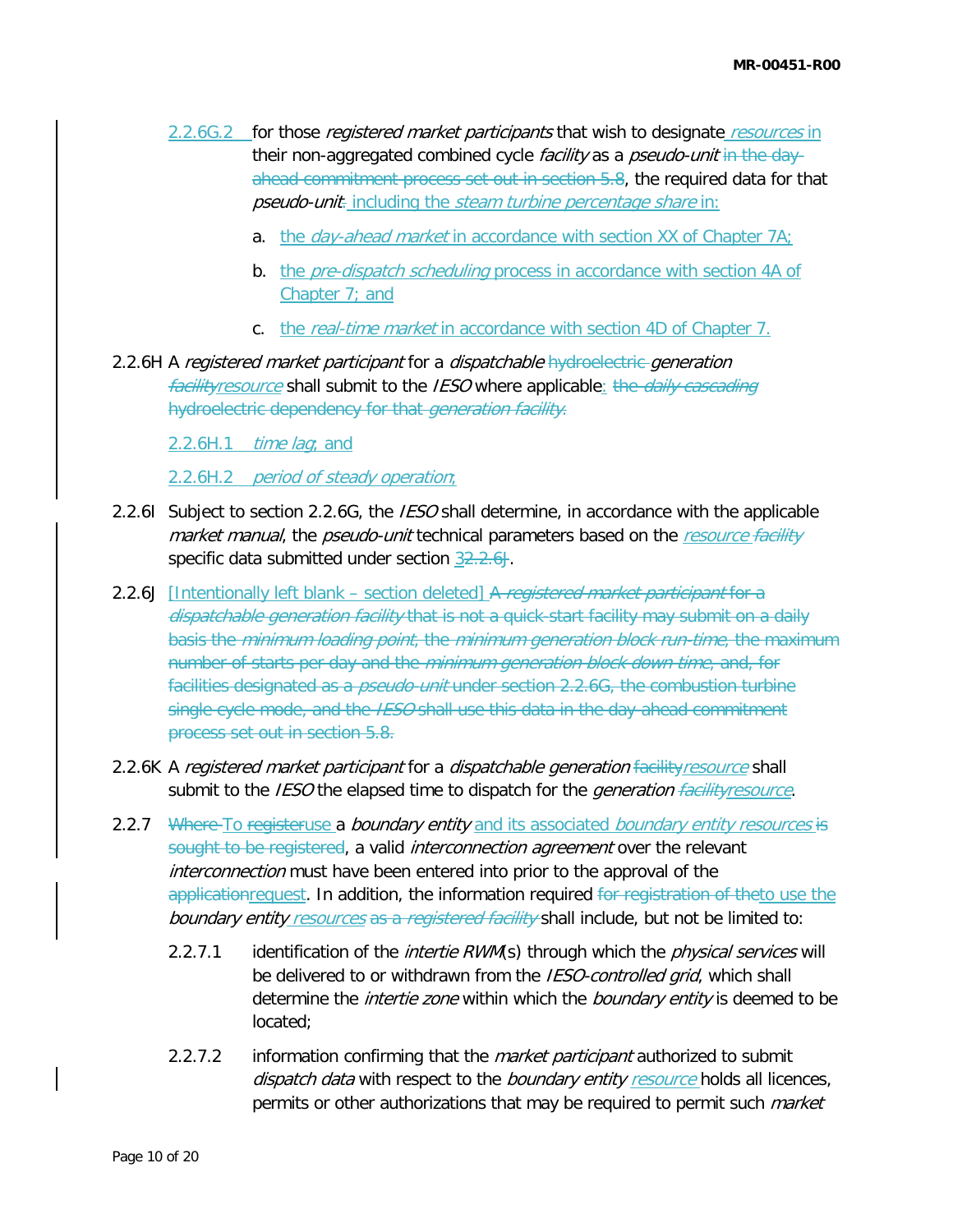participant to deliver or withdraw the *physical services* to or from the *intertie* zone within which the boundary entity resource is deemed to be located;

- 2.2.7.3 information demonstrating compliance with applicable requirements of all relevant standards authorities and completion of the necessary transmission service arrangements with affected *control areas*;
- 2.2.7.4 the identity of the *market participant* authorized to submit *dispatch data* with respect to the *boundary entity resource*; and
- 2.2.7.5 information defining the maximum quantities of each *physical service* that the *market participant* authorized to submit *dispatch data* in respect of the boundary entity resource is entitled to inject into or withdraw from the IESOcontrolled grid in respect of the boundary entity resource including, where relevant, the trade-off functions among energy and operating reserves.
- 2.2.8 In addition to the information required by section 2.2.6 or 2.2.7, as the case may be, the registration information for a *facilityresource* or *boundary entitythat will provide* operating reserves shall include information in a form approved by the IESO demonstrating in the case of a *facility*, the ability of the *facilityresource* or, in the case of a *boundary entity*, the ability of the resources comprising the *boundary entity*, to:
	- 2.2.8.1 provide *energy* and *operating reserves* according to the trade-off functions described in, and with the response times indicated in, the registration information; and
	- 2.2.8.2 deliver, when the *facilityresource* or *boundary entity* is called upon to do so by the IESO, energy at the specified rate (in MWh/hour or MW) in accordance with its *operating reserve offer* for at least one hour.
- 2.2.9 A market participant may apply-request to register as a self-scheduling generation facility and any associated resources any generation facility:
	- 2.2.9.1 whose with a name-plate rating of individual resources equipment collectively add up to  $\theta$  1 MW or more but less than 10 MW;
	- 2.2.9.2 that is a *commissioning generation facility* of any name-plate rating and that is sought to be registered pursuant to section 2.2A.1; or
	- 2.2.9.3 that is a cogeneration facility or enhanced combined cycle facility with awhose total name plate rating of individual equipment collectively add up to10 MW or more provided that the *IESO* determines that there are no adverse impacts on the *reliable* operation of the *IESO-controlled grid* of the facility being registered as a self-scheduling generation facility.
- 2.2.10 A self-scheduling generation facility may be registered:
	- to provide *energy* and *reactive support service* and *voltage control service*; and
	- as a certified black start facility.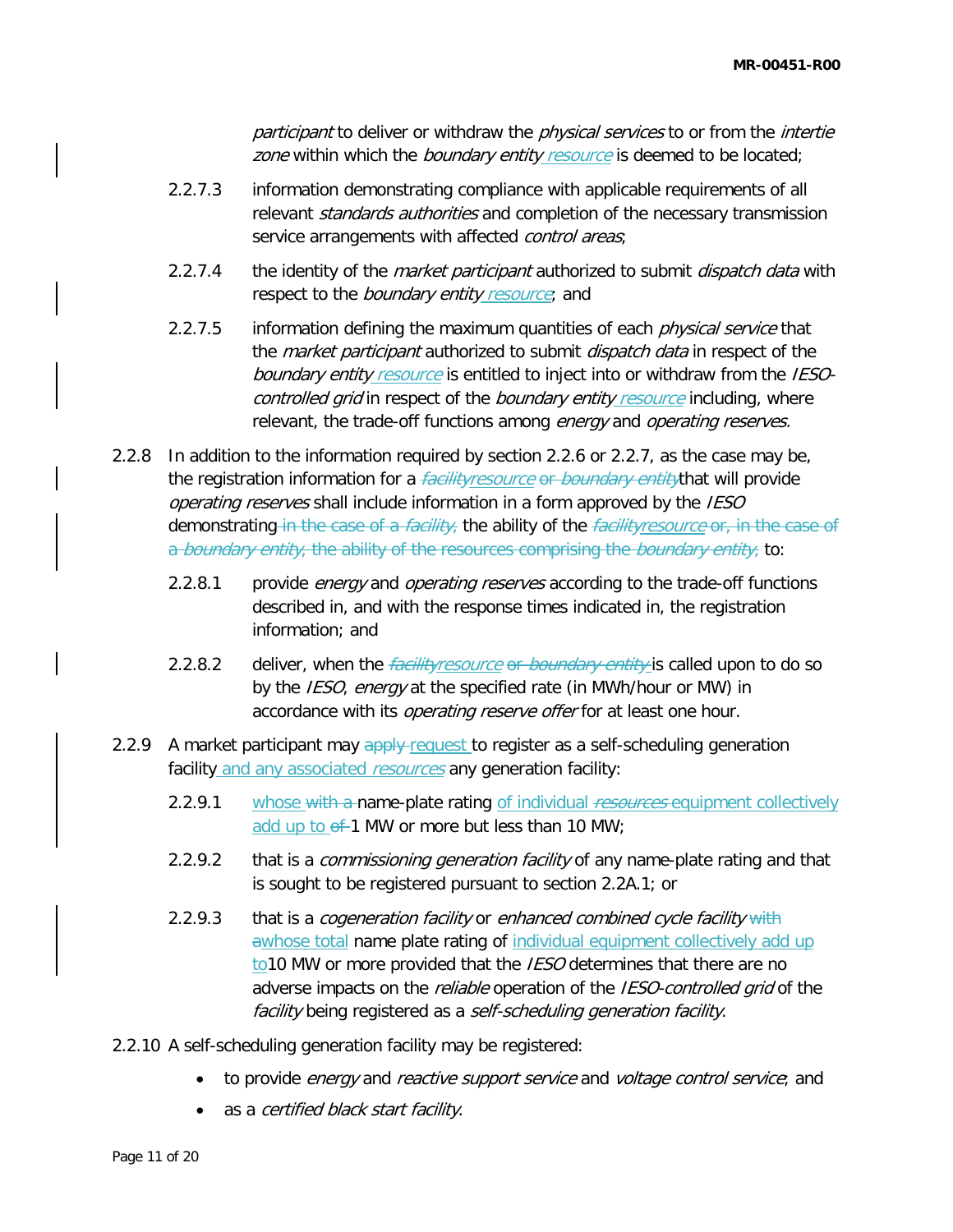- 2.2.11 The IESO shall approve an application request for registration as a self-scheduling generation facility and any associated resources if the information required by this section 2.2 is provided and the IESO determines that self-scheduling of the facility and any associated resources will not have a material adverse effect on power system security.
- 2.2.12 A self-scheduling generation facility whose request application for facility registration has been approved by the *IESO* is a *registered-facility* with associated *resources* registered by the IESO.
- 2.2.13 A market participant may apply to register an *intermittent generator* if it has a nameplate rating of not less than 1 MW.
- 2.2.14 An intermittent generator and any associated *resources* may not be registered to provide any *physical service* other than *energy* and *reactive support service* and *voltage* control service.
- 2.2.15 The IESO shall approve an request application for registration as an *intermittent* generator if the information required by this section 2.2 is provided and the IESO determines that intermittent operation of the facility will not have a material adverse impact on power system security.
- 2.2.16 An *intermittent generator* whose application-request for *facility* registration has been approved by the IESO is a registered facility with associated resources registered by the IESO.
- 2.2.17 For the purposes of this Chapter, a *distribution system connected* to the *IESO-controlled* grid must be a registered facility that is registered by the IESO.
- 2.2.18 The *IESO* shall develop procedures and requirements for registering a *distribution* system as a registered facility. Such procedures shall include, but not be limited to, the certifications referred to in sections 2.2.3.3 and 2.2.3.4 and the testing and inspection referred to in section 2.2.3.5.
- 2.2.19 A market participant may request apply to register a transitional scheduling generator if it has a nameplate rating of not less than 1MW.
- 2.2.20 A transitional scheduling generator may be registered:
	- to provide *energy* and *reactive support service* and *voltage control service* and
	- as a *certified black start facility*.
- 2.2.21 The *IESO* shall approve an application request for registration as a *transitional* scheduling generator and its associated resources if the information required by this section 2.2 is provided, and the *generator* and its associated *resources* areis under contract with OEFC and will participate in the *day-ahead market* and real-time market for *energy*.
- 2.2.22 A *transitional scheduling generator* whose request application for *facility* registration has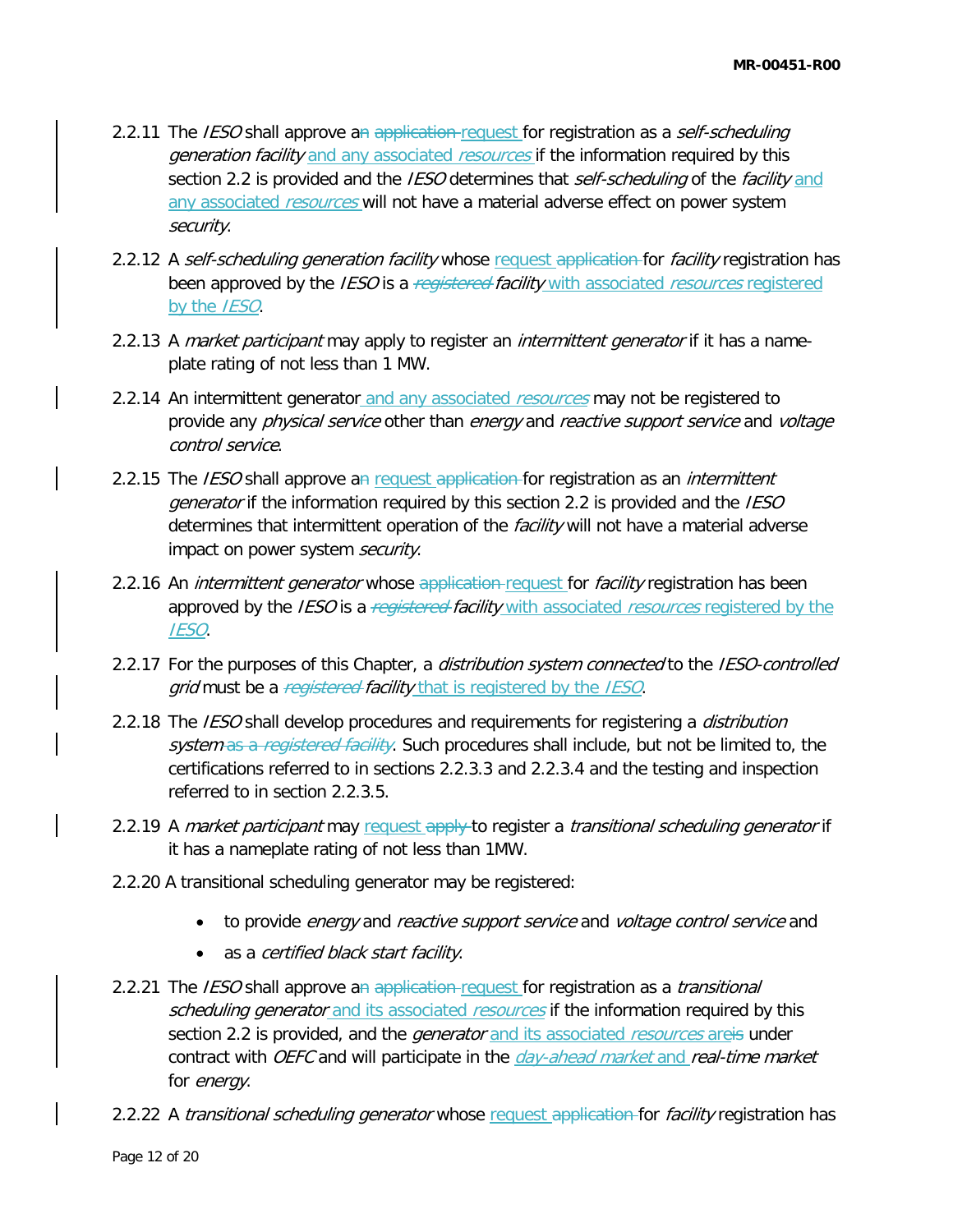been approved by the IESO is a registered facility with associated resources registered by the IESO.

- 2.2.23 Within one month of the coming into effect of the amendments to the contract with OEFC required as a result of electricity industry restructuring in Ontario in respect of a transitional scheduling generator, the registered market participant for the transitional scheduling generator shall change registration for the applicable *generation facility* to one of the other *generation facility* registrations.
- 2.2.24 [Intentionally left blank section deleted]
- 2.2.25 A *market participant* for a *load resource* may request to change its classification as either a *dispatchable load, non-dispatchable load,* or *price responsive load* as follows:
	- 2.2.25.1 a request to change from a non-dispatchable load to a dispatchable load shall be submitted at least six months prior to the effective date of the change;
	- 2.2.25.2 a request to change from a *non-dispatchable load* to a *price responsive load* shall be submitted at least one month prior to the effective date of the change; and
	- 2.2.25.3 a request to change from a *dispatchable load* or *price responsive load* to a non-dispatchable load shall be submitted at least seven business days prior to the effective date of the change.
- 2.2.26 Once the change to a *non-dispatchable load* takes effect in accordance with subsection 2.2.25.3, the *market participant* shall not change its classification back to a *dispatchable* load or a price responsive load in accordance with subsections 2.2.25.1 or 2.2.25.2, as the case may be, for at least 12 months from the effective date of the change.

## 2.2A Registration of Commissioning Generation Facilities

- 2.2A.1 A market participant may apply to register a commissioning generation facility as a selfscheduling generation facility, in accordance with section 2.2, for the purpose of being permitted to convey electricity or a *physical service* into, through or out of the integrated power system or of participating in the real-time markets during the period in which the *commissioning generation facility* is undergoing the commissioning tests referred to in section 2.2A.4.
- 2.2A.2 The *IESO* shall approve an application for *facility* registration of a *commissioning* generation facility as a self-scheduling facility if it is satisfied that the requirements of section 2.2 have been met. Any such registration shall expire upon completion by the commissioning generation unit of the final commissioning test submitted to and approved by the *IESO* pursuant to section 2.2A.4.
- 2.2A.3 Upon expiry of the registration referred to in section 2.2A.2, a *market participant* shall not participate in the *real-time markets* nor cause or permit electricity or any *physical* service to be conveyed into, through or out of the integrated power system in respect of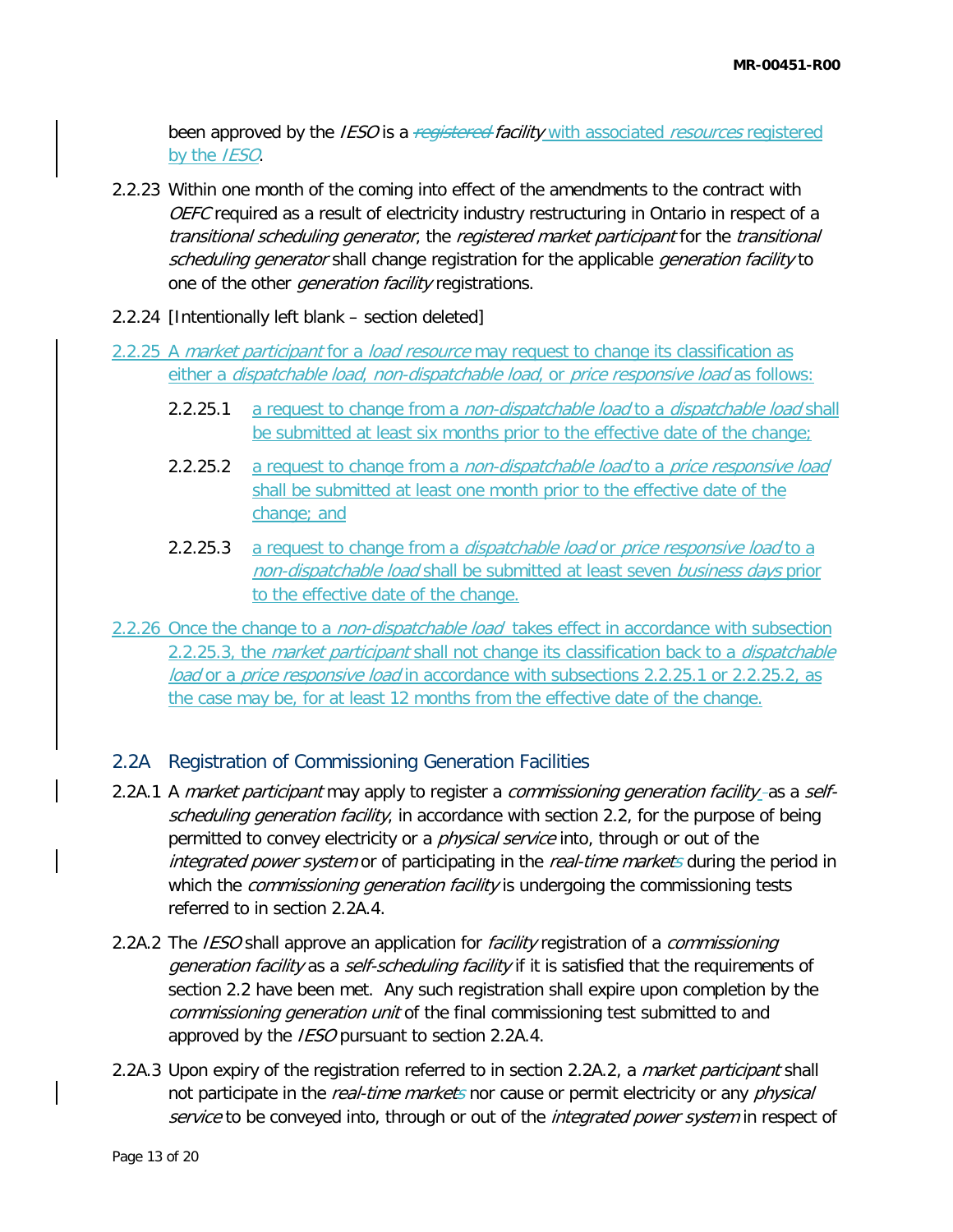a former commissioning generation facility unless such former commissioning generation facility has been registered as a *generation facility*, other than pursuant to this section 2.2A, in accordance with section 2.2.

- 2.2A.4 Where a commissioning generation facility has been registered by the IESO pursuant to section 2.2A.2, the *market participant* for that *commissioning generation facility* shall, while such registration is in effect:
	- 2.2A.4.1 ensure that the commissioning generation facility:
		- a. complies with all of the provisions of these *market rules* applicable to *self*scheduling generation facilities; and
		- b. where it will seek to be registered, other than pursuant to this section 2.2A, in accordance with section 2.2 as other than a self-scheduling generation facility, complies with all of the applicable requirements of section 7.3 of Chapter 4; and
	- 2.2A.4.2 submit to the *IESO*, for approval and in accordance with section 2.2A.5, information detailing the commissioning test plans for the *commissioning* generation facility.
- 2.2A.5 The detailed commissioning test plans, referred to in section 2.2A.4.2 shall be submitted to the *IESO* for approval and shall be scheduled in accordance with the procedures applicable to the *outage* coordination process described in section 6 of Chapter 5 and with any applicable *market manual* and shall include, but not be limited to:
	- 2.2A.5.1 the time required for the *commissioning generation facility* to synchronize to and de-synchronize from the IESO-controlled grid;
	- 2.2A.5.2 energy and reactive output levels;
	- 2.2A.5.3 the timing of and ramp rates associated with changes in *energy* and reactive output levels; and
	- 2.2A.5.4 run-back or trip tests for the *commissioning generation facility*.
- 2.2A.6 Except as otherwise provided in this section 2.2A, where a *commissioning generation* facility has been registered by the IESO pursuant to section 2.2A.2, the IESO shall, while such registration is in effect, treat the *commissioning generation facility* as a selfscheduling generation facility for all purposes under these market rules including, but not limited to, the submission of *dispatch data* and settlement.
- 2.2B [Intentionally left blank section deleted]

Generation Facility Eligibility for the Real-Time Generation Cost Guarantee

2.2B.1 [Intentionally left blank – section deleted]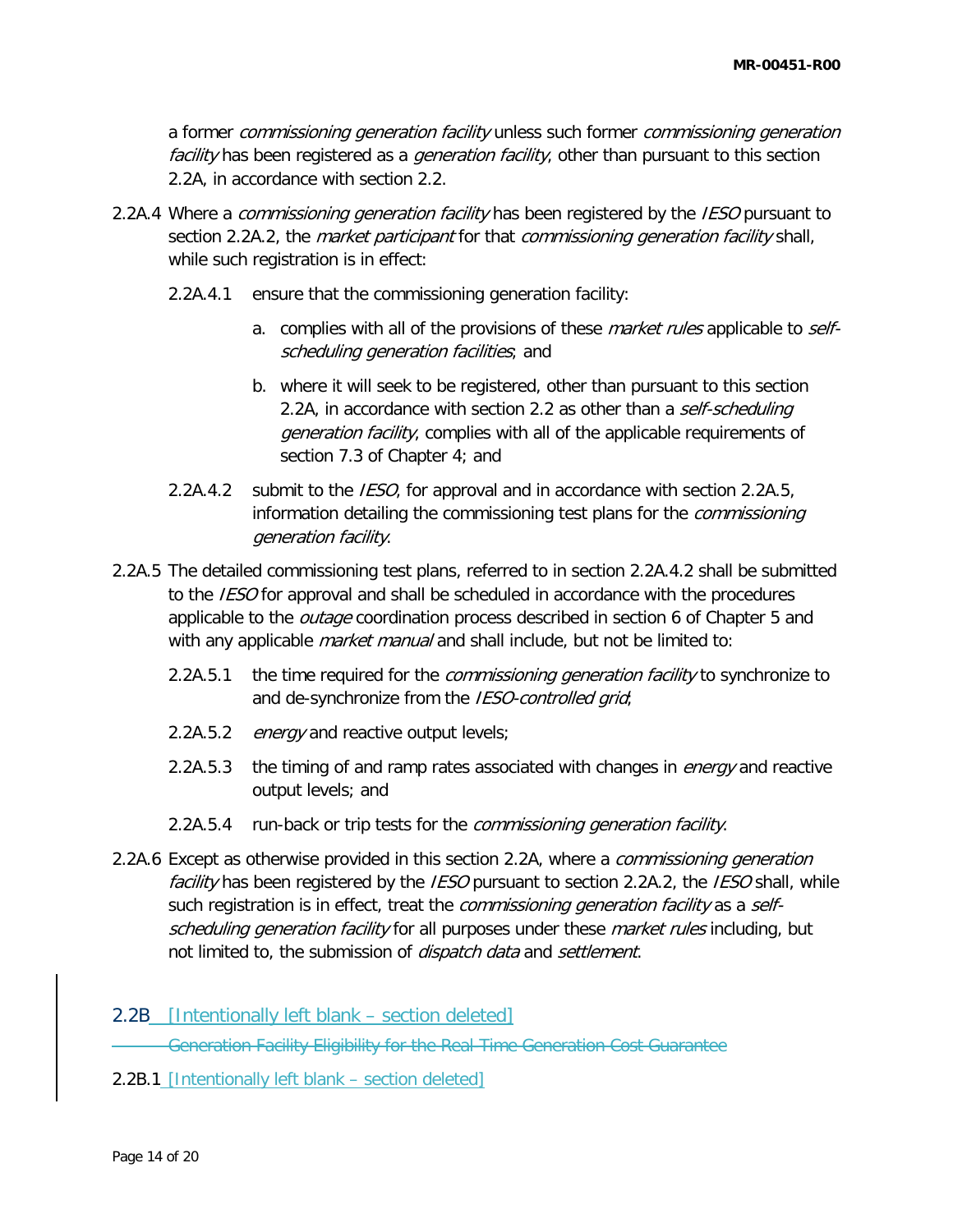| A registered market participant for a generation facility shall be eligible for<br>the quarantee of certain elements of its costs, calculated in accordance with<br>section 4.7B of Chapter 9, provided the following criteria are met: |
|-----------------------------------------------------------------------------------------------------------------------------------------------------------------------------------------------------------------------------------------|
| 2.2B.1.1 [Intentionally left blank - section deleted]                                                                                                                                                                                   |
| the facility is not a quick-start facility;                                                                                                                                                                                             |
| 2.2B.1.2 [Intentionally left blank – section deleted]                                                                                                                                                                                   |
| the facility is a dispatchable generation facility; and                                                                                                                                                                                 |
| 2.2B.1.3 [Intentionally left blank – section deleted]                                                                                                                                                                                   |
| $[$ Intentionally left blank – section deleted $]$ ;                                                                                                                                                                                    |
| 2.2B.1.4 [Intentionally left blank - section deleted]                                                                                                                                                                                   |
| the registered market participant has submitted to the IESO the following<br>data for the <i>generation facility</i> , in accordance with the applicable <i>market</i><br>manual, and the IESO accepts the data as reasonable:          |
| 2.2B.1.4A [Intentionally left blank - section deleted]                                                                                                                                                                                  |
| the minimum run-time, minimum loading point, and minimum generation<br>block run-time;                                                                                                                                                  |
| 2.2B.1.4B [Intentionally left blank - section deleted]                                                                                                                                                                                  |
| the incremental fuel costs and incremental operating and maintenance costs<br>determined in accordance with sections 2.2B.4, 2.2B.5 and 2.2B.6; and                                                                                     |
|                                                                                                                                                                                                                                         |

2.2B.1.4C [Intentionally left blank – section deleted]

any other data, as reasonably requested by the IESO that is relevant to determine eligible costs in accordance with section 2.2B.4, from the *registered market participant*, any *affiliate*, service provider or contractual counter-party.

#### 2.2B.2 [Intentionally left blank – section deleted]

The IESO may, at any time, audit the data submitted in accordance with section 2.2B.1.4, and the registered market participant shall provide the requested audit information in the time and manner specified by the IESO. If, as a result of such an audit, the IESO determines that the audit information provided does not support the submitted data, including, without limitation, that the *IESO* does not accept the data as reasonable, the **IESO shall recover any resulting over-payments made to the market participant.** Notwithstanding the foregoing sentence, where the registered market participant has submitted data in accordance with this section 2.2B and sections 10A.1 and 11.2.1 of Chapter 1, the *IESO* shall not retroactively revise pre-approved cost values determined in accordance with section 2.2B.5 when calculating any amount to be recovered from that registered market participant.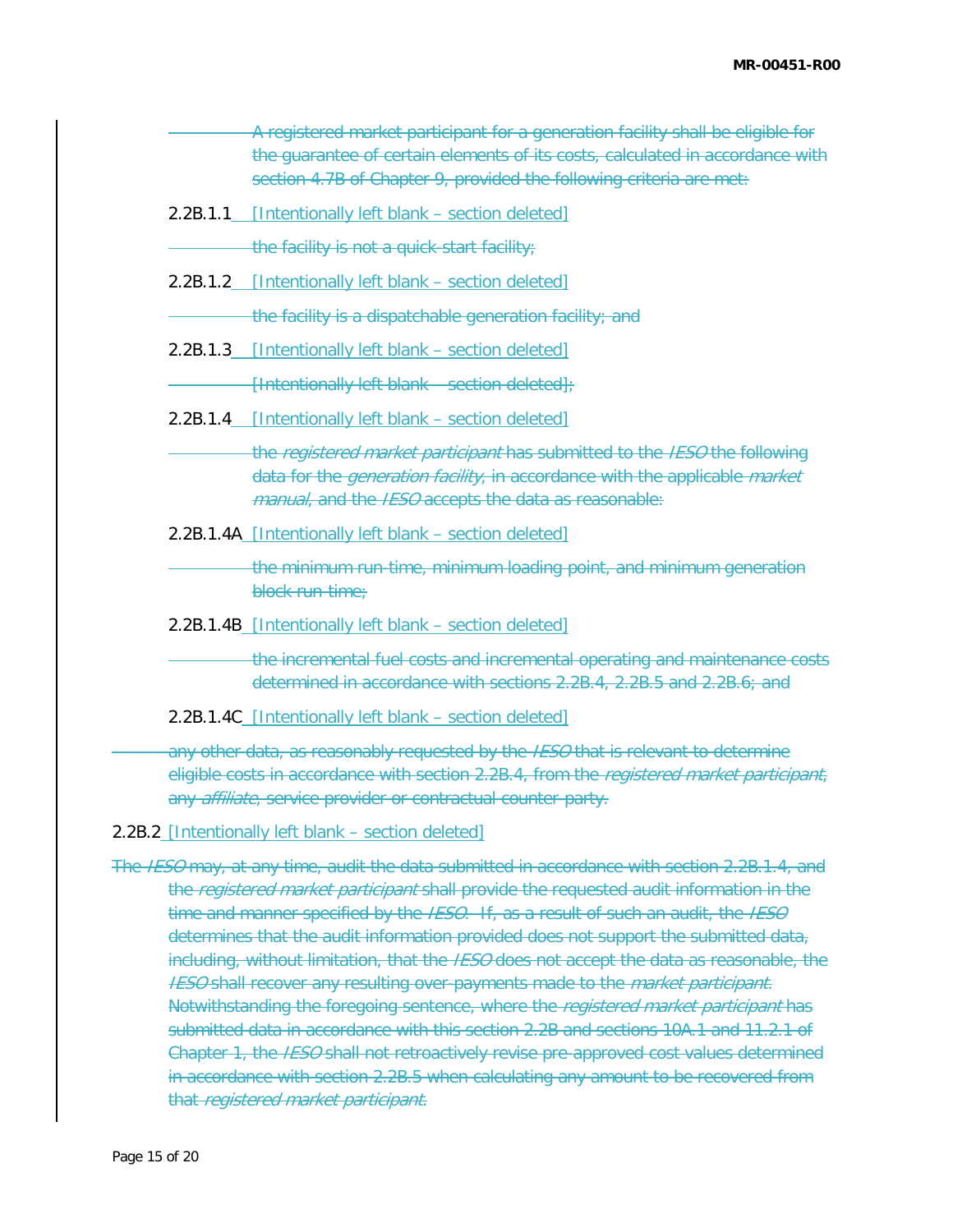#### 2.2B.3 [Intentionally left blank – section deleted]

For purposes of sections 2.2B.1.4 and 2.2B.2, the registered market participant shall retain supporting documentation related to cost submissions, including data that may be required by the *IESO* to determine pre-approved cost values and methodologies, in accordance with the applicable *market manual*, for a period of 7 years from the date when a cost is paid.

#### Submitted Eligible Costs

2.2B.4 [Intentionally left blank – section deleted]

Submitted eligible costs pursuant to section 2.2B.1 shall be limited to:

- 2.2B.4.1 incremental fuel costs, incremental operating and maintenance costs resulting from wear and tear caused by [Intentionally left blank – section deleted]the operation of a facility; and
- 2.2B.4.2 [Intentionally left blank section deleted]

all other incremental operating and maintenance costs as set out in section 4.7B.5.2 of Chapter 9;

from either the point of ignition or synchronization to the IESO-controlled grid as applicable, until the *facility* reaches its *minimum loading point*, where that *facility* has met the eligibility criteria specified in sections 2.2B.1, 5.7 and 6.3A, as specified and further detailed in the applicable *market manual*.

#### 2.2B.5 [Intentionally left blank - section deleted]

Subject to section 2.2B.6, for each cost specified in section 2.2B.4, the IESO shall determine pre-approved cost values and methodologies that are either universal or facility-specific, and calculate the submitted eligible costs in accordance with section 4.7B.5 of Chapter 9. The pre-approved cost values and methodologies shall remain in effect until revised by the *IESO*. The *IESO* shall review the pre-approved cost values and methodologies at least once every 3 years. The first review shall be completed no later than 3 years from the effective date of this section.

#### 2.2B.6 [Intentionally left blank – section deleted]

In circumstances where pre-approved cost values and methodologies are not established under section 2.2B.5, the IESO may at its sole discretion allow a registered market participant to submit the incremental fuel costs and incremental operating and maintenance costs for each facility under section 2.2B.1.4B, in accordance with the applicable market manual.

2.2C [Intentionally left blank – section deleted]

Generation Facility Eligibility for the Day-Ahead Production Cost Guarantee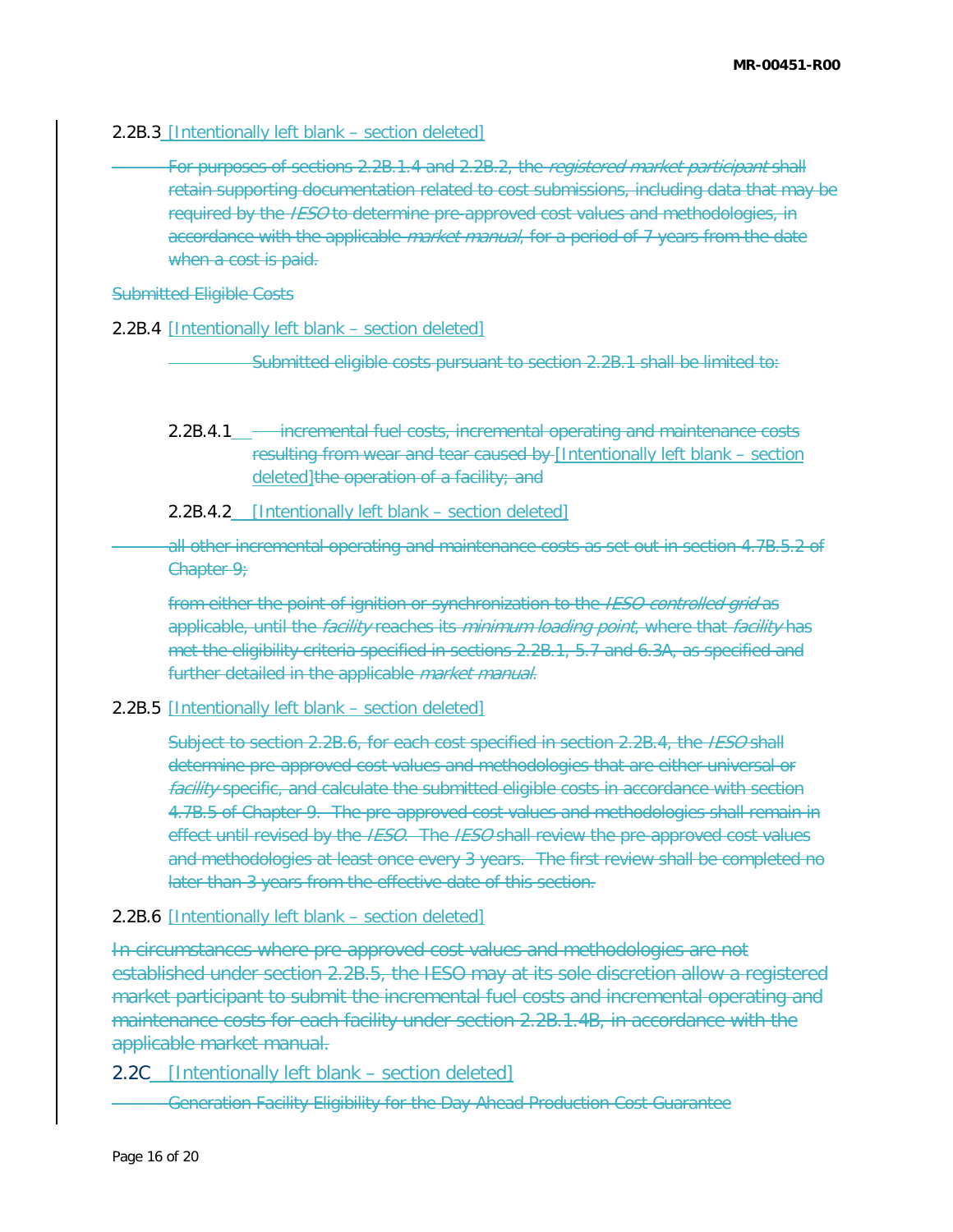#### 2.2C.1 [Intentionally left blank – section deleted]

|          | A registered market participant for a generation facility shall be eligible for<br>the guarantee of certain elements of the <i>facility's</i> costs, calculated in<br>accordance with section 4.7D of Chapter 9, provided the following criteria are<br>met:                            |
|----------|-----------------------------------------------------------------------------------------------------------------------------------------------------------------------------------------------------------------------------------------------------------------------------------------|
|          | 2.2C.1.1 [Intentionally left blank - section deleted]                                                                                                                                                                                                                                   |
|          | the facility is not a quick-start facility;                                                                                                                                                                                                                                             |
|          | 2.2C.1.2 [Intentionally left blank – section deleted]                                                                                                                                                                                                                                   |
|          | the facility is a dispatchable generation facility with a elapsed time to<br>dispatch greater than one hour;                                                                                                                                                                            |
| 2.2C.1.3 | [Intentionally left blank – section deleted] $\div$                                                                                                                                                                                                                                     |
|          | 2.2C.1.4 [Intentionally left blank – section deleted]                                                                                                                                                                                                                                   |
|          | the registered market participant has, according to the timelines and in the<br>form specified in the applicable <i>market manual</i> , submitted to the IESO the<br>following information for the <i>generation facility</i> . the start-up costs; and the<br>speed no-load costs; and |
|          | 2.2C <sub>1</sub> 1.5 [Intentionally left blank – section deleted]                                                                                                                                                                                                                      |
|          |                                                                                                                                                                                                                                                                                         |

the registered market participant has, according to the timelines and in the form specified in the applicable *market manual*, submitted to the *IESO* the following information for the *generation facility*: the minimum loading point; and the minimum generation block run-time and the IESO accepts all such information as reasonable.

2.2C.2 [Intentionally left blank – section deleted]

## 2.3 Aggregated Registered Facilities Generation Units or Loads as Resources

- 2.3.1 A market participant may apply request to the IESO to aggregate several facilitiesresources associated with either generation units or loads for one or more of the following the purposes:  $\Theta$ -(i) participating in the *day-ahead market*, or (ii) delivering or withdrawing one or more *physical services* in the *real-time energy market*, or the procurement markets or both. Upon IESO approval, the aggregated facilities resources associated with either *generation units* or *loads* shall, except as specifically stated in the registration information or the *IESO*'s approval of the aggregation, be treated as a single resourceregistered facility for the provision or withdrawal of the approved *physical* services:
	- 2.3.1.1 either for the provision or withdrawal of the approved *physical services* by the *registered market participant* for purposes of the submission of *dispatch* data; and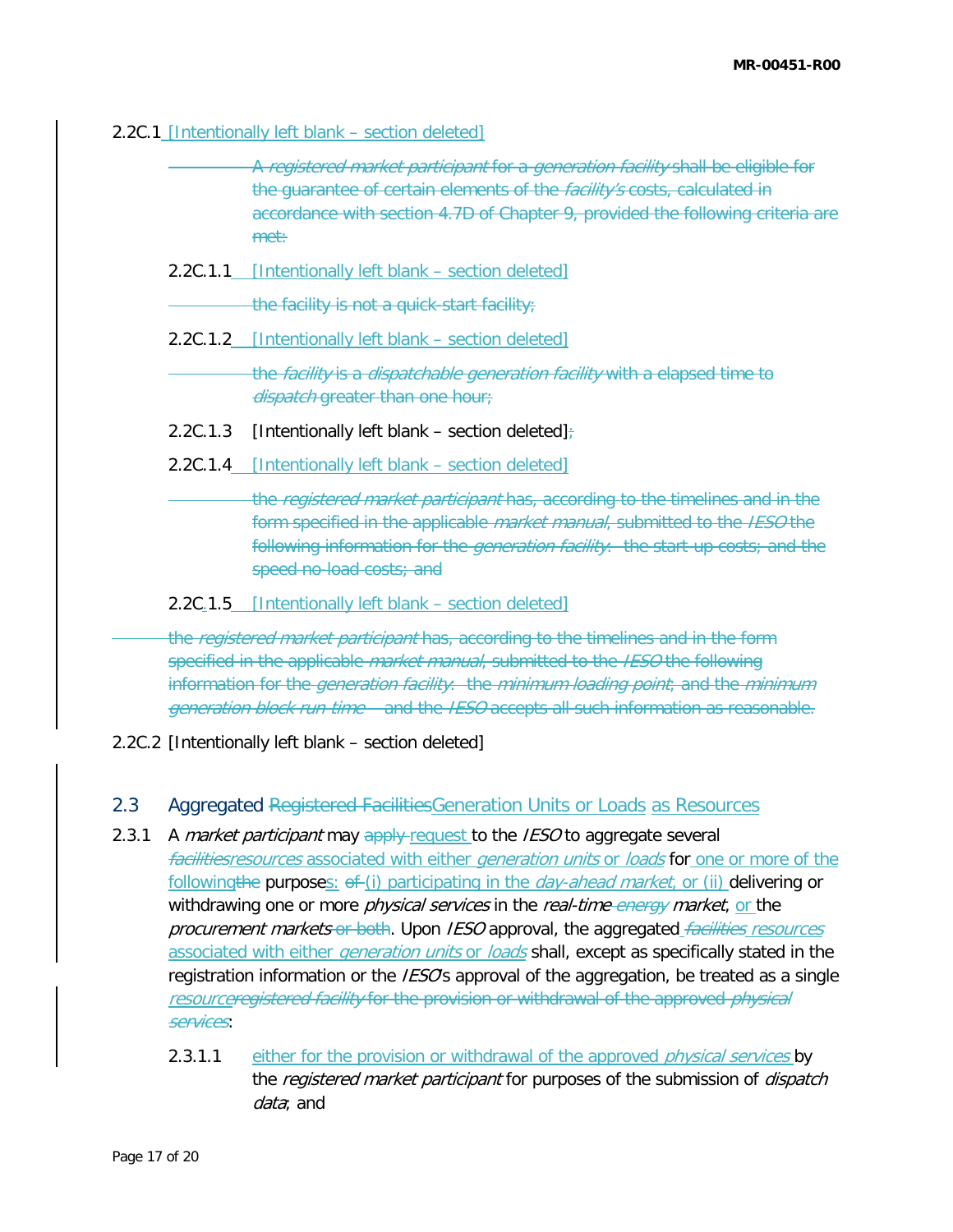- 2.3.1.2 by the *IESO*, for purposes of the scheduling and *dispatch* processes described in this Chapter and for the purposes of scheduling processes of the day-ahead market described in Chapter 7A.
- 2.3.1A [Intentionally left blank section deleted]
	- 2.3.1A.1 [Intentionally left blank section deleted]
	- 2.3.1A.2 [Intentionally left blank section deleted]
- 2.3.2 The IESO shall approve a requested application for the aggregation of resources associated with either *generation units* or *loadsfacilities* into a single registered facility resource unless:
	- 2.3.2.1 the registration information for the resources associated with either generation units or loads facilities proposed to be aggregated fails to satisfy the conditions of section 2.2;
	- 2.3.2.2 the registration information fails to demonstrate one or more of the following in respect of the resources associated with either generation units or loadsfacilities proposed to be aggregated;
		- a. that they are all located within the IESO control area;
		- b. subject to section 2.3.2A, that they are all *connected* to the *IESO*controlled grid at the same connection point;
		- c. that the resource is they are all under the operational control of a single market participant and that such market participant is authorized to submit *dispatch data* for itall of them;
		- d. that operational communication between each of them and the IESO meets all applicable standards and protocols; or
		- e. that they all have relevant metering systems to be used for *settlements* purposes that satisfy the requirements of Chapter 6; or
	- 2.3.2.3 one or more of the resources associated with generation units or loads facilities proposed to be aggregated is or includes a resource generating unit or a *load facility*:
		- a. whose offer or bid information or whose in service or out of service status affects the numerical value of operating *security limits* in any manner;
		- b. whose *offer* or *bid* information or whose in service or out of service status is information required by the IESO for conducting detailed security and resource adequacy assessment;
		- c. whose *offer* or *bid* information or whose in service or out of service status is information required to be submitted to the *market assessment unit* or the *market surveillance panel* in furtherance of their respective functions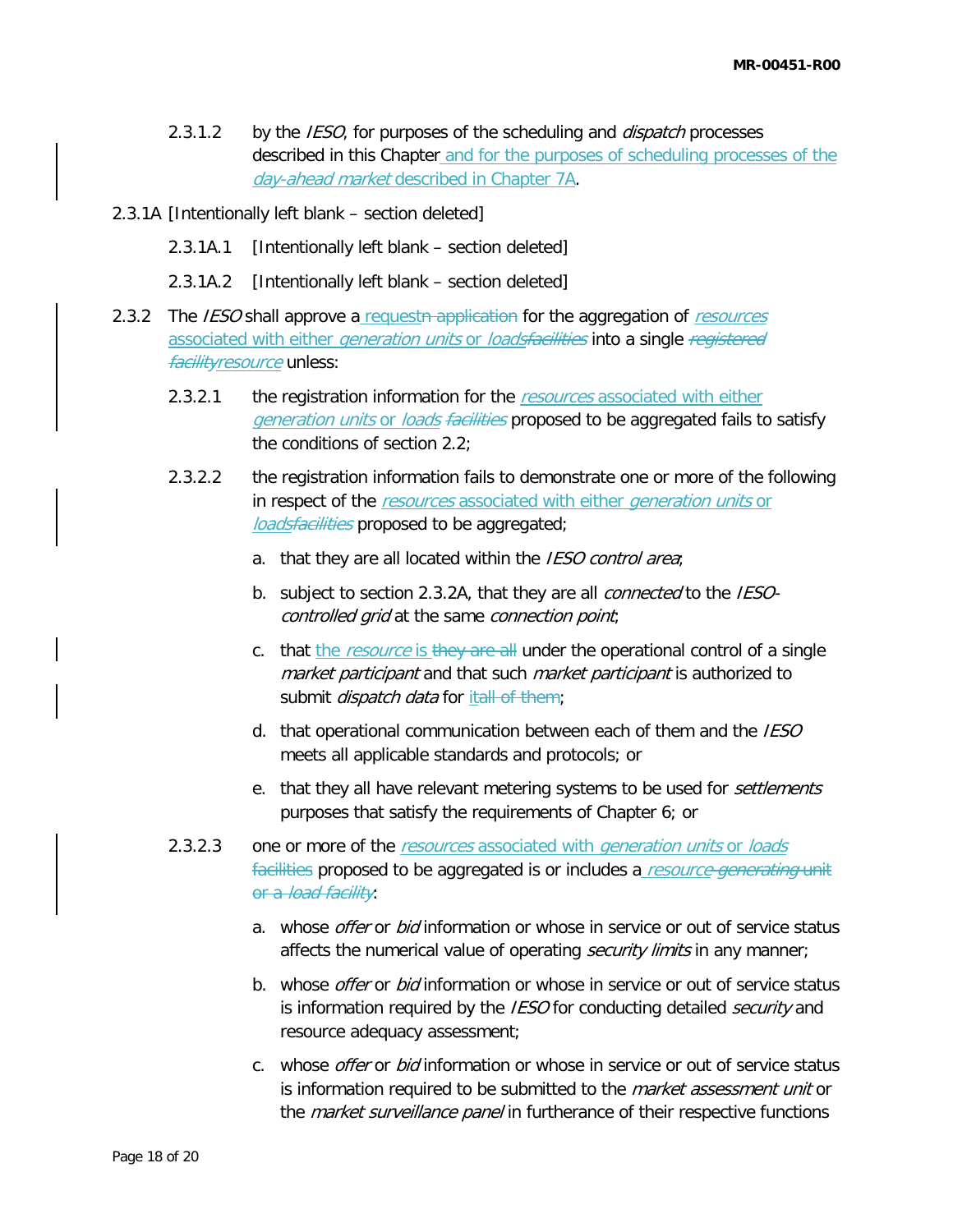and obligations under the *Electricity Act, 1998*, the Ontario Energy Board Act, 1998 and these *market rules*; or

- d. whose *offer* or *bid* information, in service or out of service status or other information is required by *applicable law*, by *license*, by the Ontario Energy Board or by a standards authority to be submitted to or obtained by the IESO.
- 2.3.2.4 the applying market participant fails to provide the certification referred to in section 2.2.3.3 in respect of any of the *facilities*;
- 2.3.2.5 the applying market participant fails to provide the certification referred to in section 2.2.3.4 in respect of any of the *facilities*; or
- 2.3.2.6 the applying market participant fails to successfully complete the testing or to permit the inspection referred to in section 2.2.3.5 in respect of any of the facilities.
- 2.3.2A Notwithstanding section 2.3.2.2b, the *IESO* may approve an application request for the aggregation of resources associated with either generation units or loadsfacilities into a single *registered facilityresource* that are not all *connected* to the *IESO-controlled grid* at the same *connection point*, provided that, in the sole judgement of the *IESO*, they can be represented as a single point of injection or withdrawal without compromising the reliability of the IESO-controlled grid. Aggregation for the purposes of calculating transmission service charges is specified in the then current Ontario Energy Board Transmission Rate Order.
- 2.3.3 If a proposed aggregation of resourcesfacilities meets one or more of the above conditions, the IESO:
	- 2.3.3.1 shall provide to the *market participant* whose application is denied the reasons for such denial.
	- 2.3.3.2 [Intentionally left blank]
	- 2.3.3.3 [Intentionally left blank]
- 2.3.4 Approval of the aggregation of *facilities resources* shall be withdrawn by the *IESO* where, for any reason, one or more of the aggregation *facilities resources* commences to meet any one or more of the conditions described in section 2.3.2. The IESO shall give notice of the withdrawal to the *market participant* authorized to submit *dispatch* data in respect of the aggregated *facilitiesresources* and shall cease to treat those facilities resources as a single registered facilityresource as of the date and time specified in the notice for such purpose. The date and time so specified shall not be less than 2 days from the date and time at which the notice of withdrawal is given to the market participant. If the market participant subsequently wishes to thereafter reaggregate the resourcesfacilities, it shall be required to re-apply to the IESO for approval of the aggregation in accordance with section 2.3.1.